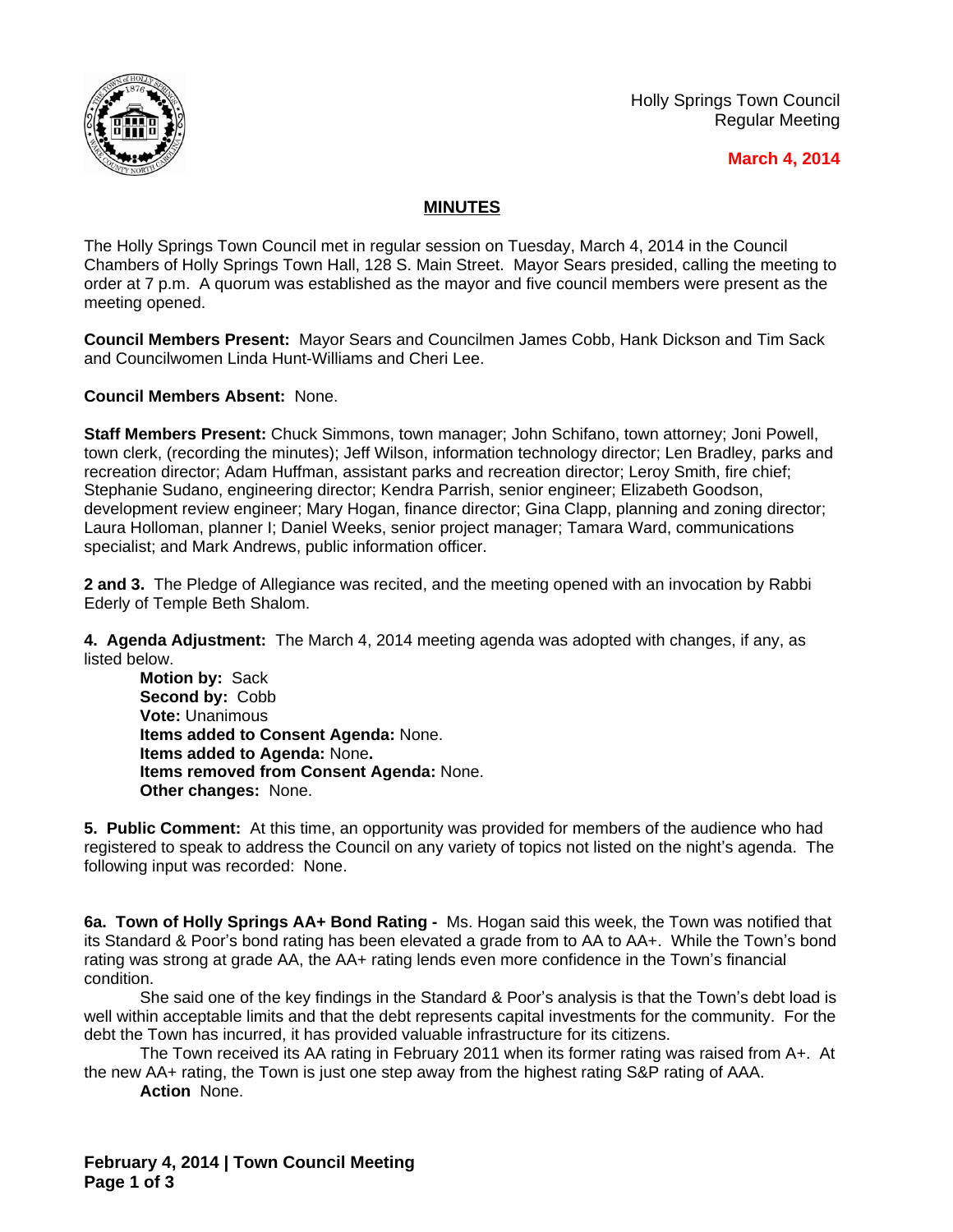**7. Consent Agenda:** The Council approved a motion to approve all items on the Consent Agenda. The motion carried following a motion by Councilman Sack, a second by Councilman Cobb and a unanimous vote. The following actions were affected:

7a. Minutes – The Council approved minutes of the Council's regular meeting held Feb. 18, 2014.

7b. Budget Amendment, \$79,350 - The Council adopted an amendment to the FY 2013-14 budget in the amount of \$79,350 to update refinanced Parks and Recreation Bond debt payment.*A copy the budget amendment is attached to these minutes.*

7c. Budget Amendment, \$20,000 - The Council adopted an amendment to the FY 2013-14 budget in the amount of \$20,000 to increase vehicle property tax fees. *A copy the budget amendment is attached to these minutes.*

7d. Budget Amendment, \$21,000 - The Council adopted an amendment to the FY 2013-14 budget in the amount of \$21,000 to purchase water meters. *A copy the budget amendment is attached to these minutes.*

**8a. 13-MAS-02, Wescott Way –** Ms. Holloman said staff has received a request for an R-10 singlefamily subdivision. The total number of lots proposed is 12. The subject property is along Bibleway Court, directly adjacent to the existing Wescott subdivision. Under R-10 standards, the lots are required to be a minimum of 10,000 square feet and the overall project density is limited to 3.25 dwelling units an acre.

She said the planning board had reviewed the plan and recommends approval.

**Action:** The Council approved a motion to approve Preliminary Plan #13-MAS-02 for Wescott Way as submitted by Thompson & Associates dated revised 2/10/14 with the following conditions:

- 1. A fee-in-lieu of upgrade will be required for this project for the pump station and force main
- 2. This project will be required to meet the Town of Holly Springs NPDES Ph. II Post Construction Stormwater Ordinance.
- 3. Home Owner's Association covenants shall be recorded with the first plat associated with this subdivision.
- 4. The following conditions must be addressed prior to or submitted with the first construction drawing submittal:
	- a. All items listed on the Stormwater Submittal Checklist, Form #16003.
	- b. Provide documentation in the form of a recorded plat of any required offsite sewer easements.
	- c. A site lighting plan will be required to be submitted to the Planning & Zoning Department for review and approval. Street Trees on all interior streets shall be positioned as to not interfere with any lighting fixtures present or any site distance triangles.
- 5. The following conditions must be addressed prior to construction drawing approval:
	- a. Approval of Stormwater Management Plan is required prior to issuance of a land disturbance permit or construction drawing approval.
	- b. Payment of the Stormwater Fee-in-Lieu will be required.
	- c. Stormwater sureties are required on this project. A performance surety in the form of a bond, letter of credit or cash is required in the amount of 150% estimated construction cost of the stormwater BMP prior to the preconstruction meeting and a maintenance surety in the form of a cash escrow account in the amount of 35% the actual construction cost of the BMP is required at the end of the performance monitoring period for the project.
	- d. All environmental permits must be obtained prior to construction drawing approval and/or issuance of a land disturbance permit for the entire project. **Motion by:** Dickson **Second by:** Cobb **Vote:** Unanimous.

**8b. Main Street Extension NCDOT Grant** – Ms. Parrish said NCDOT previously has funded 80% of the survey, design, permitting, and right of way of the Main Street Extension project (via two grants). She said this municipal agreement is for the third 80% grant for the project, for the actual construction of the Main Street Extension in the amount of \$5,200,000. The Town is obligated to contribute a minimum of 20% of the construction cost, or \$1,300,000.

She said the Town is on schedule to begin construction in about February 2015.

**February 4, 2014 | Town Council Meeting Page 2 of 3**